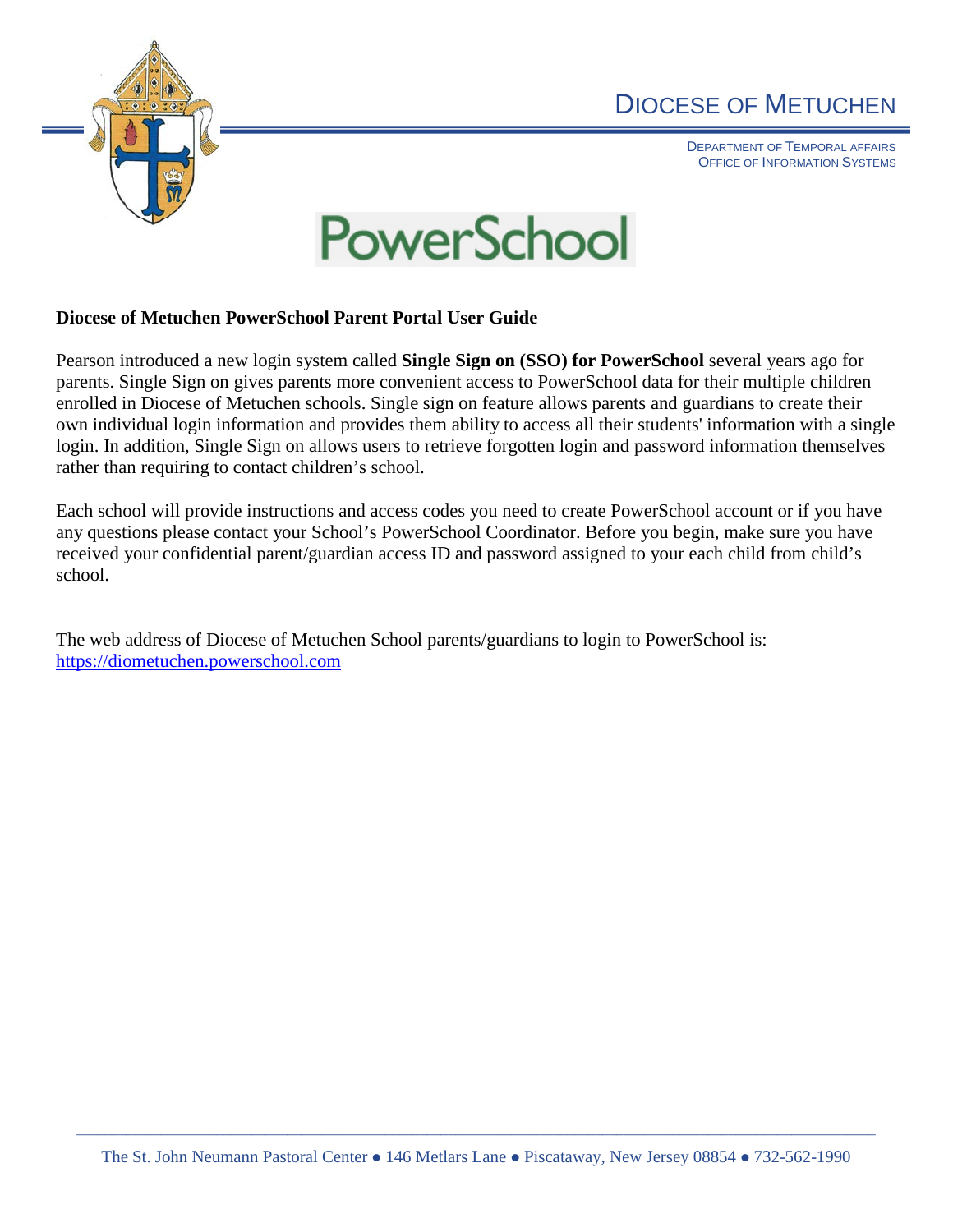

| Instruction                                                                                                                                                                             | Screen shots                                                                                                                                                                                                                                                                                                                                                |
|-----------------------------------------------------------------------------------------------------------------------------------------------------------------------------------------|-------------------------------------------------------------------------------------------------------------------------------------------------------------------------------------------------------------------------------------------------------------------------------------------------------------------------------------------------------------|
| To Create Single Sign on account                                                                                                                                                        |                                                                                                                                                                                                                                                                                                                                                             |
| 1. Go to Diocese of Metuchen<br><b>PowerSchool Parent Portal Link:</b><br>https://diometuchen.powerschool.com<br>This link will bring you to the Parent<br>2.<br>Portal Sign in screen. | <b>PowerSchool</b><br><b>Create Account</b><br>Sign In<br><b>Student and Parent Sign In</b><br><b>Username</b><br><b>Password</b><br>Having trouble signing in?<br>Sign In<br>Copyright® 2005 - 2014 Pearson Education, Inc., or its affiliate(s). All rights reserved.                                                                                     |
| 3. Click "Create Account Tab" and<br>"Create Account Button" to create<br>PowerSchool Parent Account.                                                                                   | PowerSchool<br><b>Create Account</b><br>Sign In<br><b>Create an Account</b><br>Create a parent account that allows you to view all of your<br>students with one account. You can also manage your<br>account preferences. Learn more.<br><b>Create Account</b><br>Copyright© 2005 - 2014 Pearson Education, Inc., or its affiliate(s). All rights reserved. |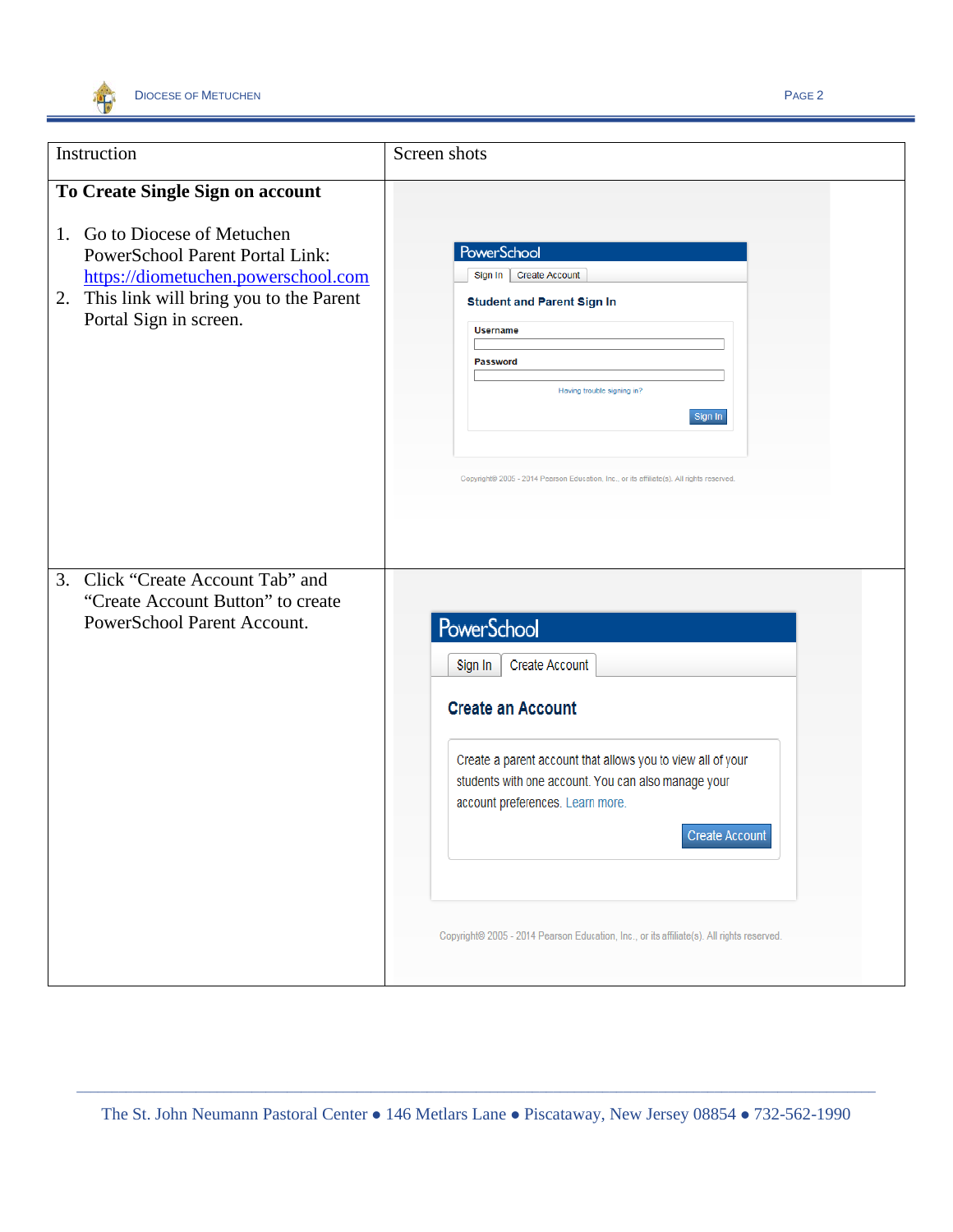

| Instruction<br>Screen shots<br>4. Enter the following information under<br><b>Create Parent Account</b>                                       |  |
|-----------------------------------------------------------------------------------------------------------------------------------------------|--|
|                                                                                                                                               |  |
|                                                                                                                                               |  |
|                                                                                                                                               |  |
| "Create Parent Account" fields.                                                                                                               |  |
| <b>First Name</b><br><b>First Name</b><br>$\bullet$                                                                                           |  |
| <b>Last Name</b><br><b>Last Name</b><br>$\bullet$                                                                                             |  |
| <b>Email</b><br><b>Your Email Address</b><br><b>Desired Username</b>                                                                          |  |
| <b>Desired User Name</b><br>Password                                                                                                          |  |
| <b>Re-enter Password</b>                                                                                                                      |  |
| Password<br>Password must:                                                                                                                    |  |
| <b>Re-Enter Password</b><br>•Be at least 6 characters long                                                                                    |  |
| <b>Link Students to Account</b>                                                                                                               |  |
| Enter the Access ID, Access Password, and Relationship for each student you wish to add to your Parent Account                                |  |
| $\overline{1}$                                                                                                                                |  |
| <b>Student Name</b>                                                                                                                           |  |
| <b>Access ID</b><br><b>Access Password</b>                                                                                                    |  |
| Relationship<br>Choose<br>v                                                                                                                   |  |
|                                                                                                                                               |  |
| $\overline{\mathbf{2}}$<br><b>Student Name</b>                                                                                                |  |
| <b>Access ID</b>                                                                                                                              |  |
| <b>Access Password</b>                                                                                                                        |  |
| Relationship<br>$\checkmark$<br><b>Choose</b>                                                                                                 |  |
|                                                                                                                                               |  |
| 5. Once you have entered your log in                                                                                                          |  |
| information, scroll to enter the<br><b>Create Parent Account</b>                                                                              |  |
| information for your child/children.                                                                                                          |  |
| <b>First Name</b><br>John<br><b>Each School provide parents the</b><br>6.                                                                     |  |
| <b>Last Name</b><br>Smith<br>"Parent Access IDs and Password"<br>Email<br>jsmith@smithco.com                                                  |  |
| letter for each student. Please<br><b>Desired Username</b><br>jsmith                                                                          |  |
| contact your child's school to obtain<br>Password<br><b>Strong</b><br>                                                                        |  |
| <b>Access ID and Access password to</b><br><b>Re-enter Password</b><br>                                                                       |  |
| create single sign on Account.<br>Password must:                                                                                              |  |
| -Be at least 6 characters long<br>7.<br>Enter the following for each student.                                                                 |  |
| <b>Link Students to Account</b><br><b>Student Name</b><br>$\bullet$                                                                           |  |
| Access ID                                                                                                                                     |  |
| Enter the Access ID, Access Password, and Relationship for each student you wish to add to your Parent Account<br>$\bullet$<br>$\overline{1}$ |  |
| <b>Access Password</b><br>$\bullet$<br><b>Student Name</b><br><b>Tara Smitl</b><br>$\pmb{\times}$                                             |  |
| Relationship to student<br><b>Access ID</b><br>124xy3                                                                                         |  |
| When finished, click Enter button.<br><b>Access Password</b><br>                                                                              |  |
| Relationship<br>Daughter<br>v                                                                                                                 |  |
| $\overline{2}$                                                                                                                                |  |
| <b>Student Name</b><br>Joseph Smith                                                                                                           |  |
|                                                                                                                                               |  |
| <b>Access ID</b><br>124xy5                                                                                                                    |  |
| <b>Access Password</b><br>                                                                                                                    |  |

\_\_\_\_\_\_\_\_\_\_\_\_\_\_\_\_\_\_\_\_\_\_\_\_\_\_\_\_\_\_\_\_\_\_\_\_\_\_\_\_\_\_\_\_\_\_\_\_\_\_\_\_\_\_\_\_\_\_\_\_\_\_\_\_\_\_\_\_\_\_\_\_\_\_\_\_\_\_\_\_\_\_\_\_\_\_\_\_\_\_\_\_\_\_\_\_\_\_\_\_\_\_\_\_\_\_\_\_\_\_\_\_\_\_ The St. John Neumann Pastoral Center . 146 Metlars Lane . Piscataway, New Jersey 08854 . 732-562-1990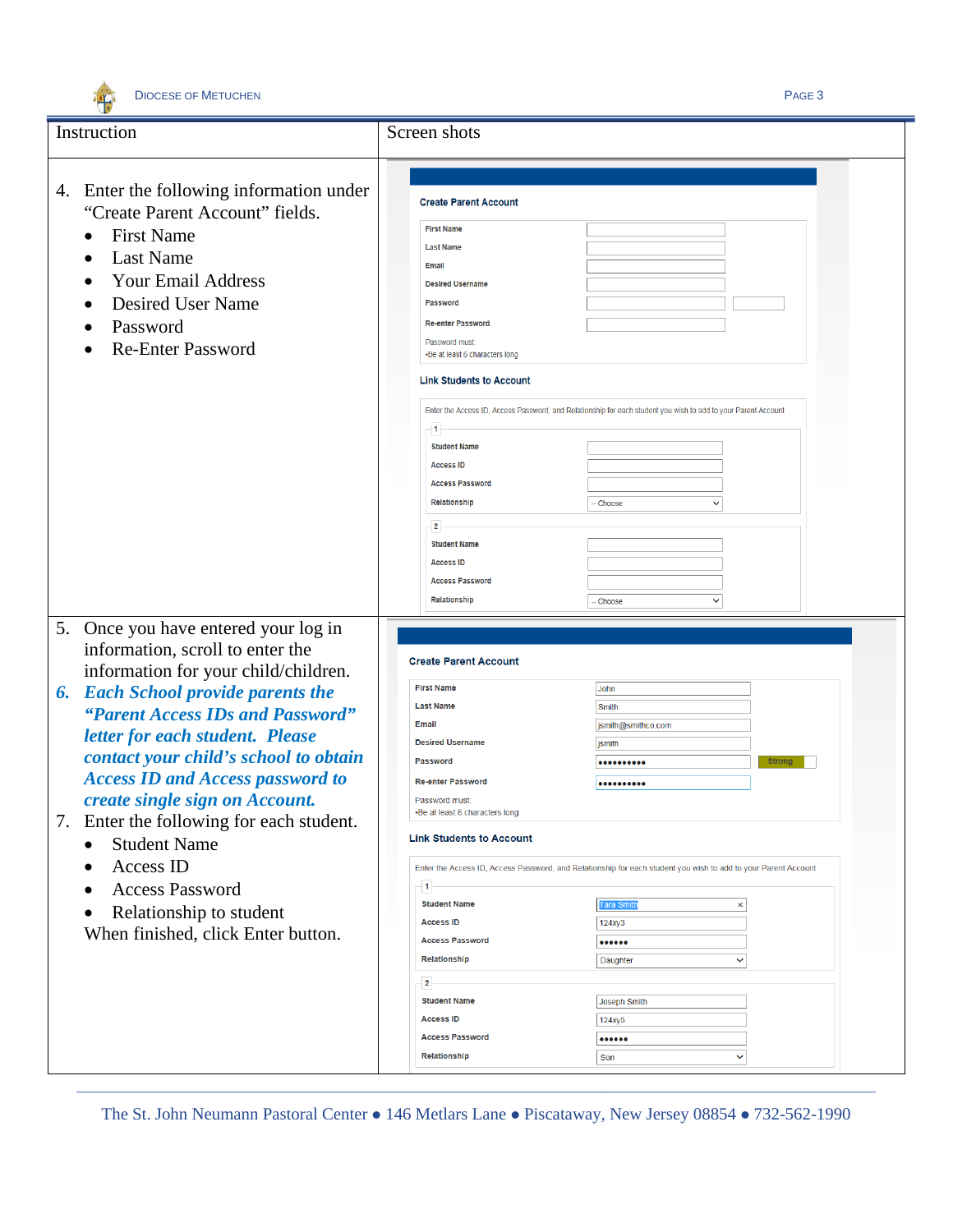

| Instruction                                                                                                      | Screen shots                                                                                                                                                                                                                                                                                                                                                                                                                                                                                                                                                                                                                                                                                                                                                                                                                                                                                                                                                                                                                                                                                                                                                                                  |
|------------------------------------------------------------------------------------------------------------------|-----------------------------------------------------------------------------------------------------------------------------------------------------------------------------------------------------------------------------------------------------------------------------------------------------------------------------------------------------------------------------------------------------------------------------------------------------------------------------------------------------------------------------------------------------------------------------------------------------------------------------------------------------------------------------------------------------------------------------------------------------------------------------------------------------------------------------------------------------------------------------------------------------------------------------------------------------------------------------------------------------------------------------------------------------------------------------------------------------------------------------------------------------------------------------------------------|
| 7. Sign in to PowerSchool Parent Portal<br>account after creating successful log in<br>information.              | <b>PowerSchool</b><br><b>Create Account</b><br>Sign In<br><b>Student and Parent Sign In</b><br><b>Username</b><br>pws_support<br>Password<br><br>Having trouble signing in?<br>Sign In                                                                                                                                                                                                                                                                                                                                                                                                                                                                                                                                                                                                                                                                                                                                                                                                                                                                                                                                                                                                        |
| 9. Each student has their own tab under the<br>PowerSchool Logo. Click on student's<br>name to view information. | Copyright@ 2005 - 2014 Pearson Education, Inc., or its affiliate(s). All rights reserved.<br>Welcome, Powerschool support<br>Heip Sign Out<br>PowerSchool<br>Amy Ansh<br>A I e<br>Navigation<br>Grades and Attendance: Zahn, Amy<br>Grades and<br>Graces and Attendance   Standards Grades<br>Grade History                                                                                                                                                                                                                                                                                                                                                                                                                                                                                                                                                                                                                                                                                                                                                                                                                                                                                   |
|                                                                                                                  | <b>Attendance By Class</b><br>Attendance<br><b>Last Week</b><br><b>This Week</b><br>Course<br>01 02 03 04<br>Y <sub>1</sub><br>Absences<br><b>Tardies</b><br>Exp<br>F M T W H<br>Email Notification<br>HR(A)<br>6th Grade Homeroom<br>0<br>$\circ$<br>Frink, Lisa - Rm. 1002<br>Teacher<br>6th Language Arts<br>P2(A)<br>$\mathbb{O}^-$<br>$\theta$<br>Frink Lisa - Rm 1002<br>School Bulletin<br>PG(A)<br>6th Grade Science<br>$\mathbb{C}$<br>$\circ$<br>$A +$<br>$A +$<br>Frink, Lisa - Rm: 1002<br>98<br>98<br>Class<br>Registration<br>$\bullet$<br>Current weighted GPA (Q1): 4.546<br>Balance<br>Show dropped classes also<br>My Calendars<br><b>Attendance By Day</b><br><b>Last Week</b><br>Absences<br>Tardies<br>print School<br>YTO<br>O1<br>Q <sub>1</sub><br><b>YTD</b><br>0<br>$\ddot{\circ}$<br>Account<br>Preferences<br><b>Ittendance Total</b><br>Legend<br>Attendance Codes: Blank=Present   Blank=Present   UA=Unercused Absence   XA=Excused Absence   T=Tardy   E=Early Dismissed   A=Absent   O=Out of School<br>Suspended   I=InSchool Suspended  <br>JWSJ<br>Citizenship Codes: H=Honorable   S=Satisfactory   N=Needs to improve   U=Unsatisfactory  <br>App Store |